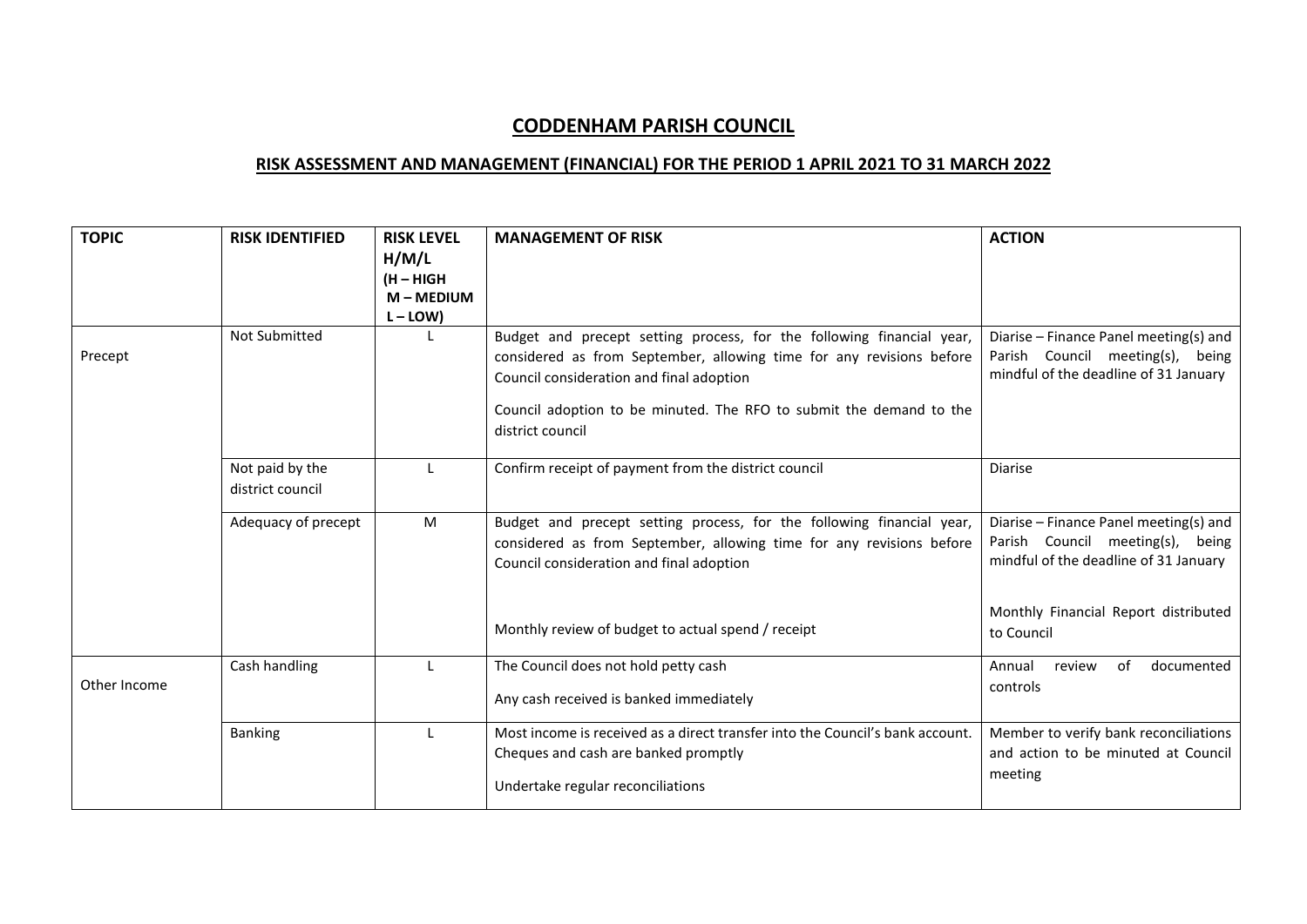| Reporting of income    |   | All income is recorded in the cash book when received and reported as part<br>of the Monthly Financial Report distributed to the Council | Member to verify bank reconciliations<br>and action to be minuted at Council<br>meeting |
|------------------------|---|------------------------------------------------------------------------------------------------------------------------------------------|-----------------------------------------------------------------------------------------|
| <b>From Allotments</b> | M | Reconcile allotment register, invoices issued and payments received                                                                      | Member to verify and action to be<br>minuted at Council meeting                         |

| <b>External Grants</b> | <b>Claims Procedure</b>             | M | Clerk/RFO check as required                                                                                                                                                        | <b>Diarise</b>                               |
|------------------------|-------------------------------------|---|------------------------------------------------------------------------------------------------------------------------------------------------------------------------------------|----------------------------------------------|
|                        | Receipt of grant<br>when due        | M | Clerk / RFO check as required                                                                                                                                                      | <b>Diarise</b>                               |
| Investment Income      | Receipt when due                    |   | Clerk / RFO check as required                                                                                                                                                      | Diarise due date(s)                          |
|                        | Surplus Funds                       |   | Review levels and investment policy annually<br>Council to only invest in financial institutions that can demonstrate security<br>Council approval is required prior to investment | Diarise policy review date                   |
| Salaries               | Wrong salary/hours/<br>rate paid    | M | Check salary to minute, check hours and rate to contract                                                                                                                           | Member to verify                             |
|                        | Wrong deductions -<br><b>PAYE</b>   | M | Check to PAYE calculations. HMRC Basics software used                                                                                                                              | Member to verify                             |
|                        | Self-employed status<br>challenged. | M | Agree with HMRC                                                                                                                                                                    | Obtain letter from HMRC and keep on<br>file  |
| Staff                  | Loss of key personnel<br>(clerk)    |   | Hours, health, stress, training, long-term illness, early departure - risk<br>monitored and managed as appropriate                                                                 | Diarise annual staff appraisals              |
|                        | Fraud by staff                      |   | Fidelity Guarantee value appropriately set                                                                                                                                         | Council to review value at least<br>annually |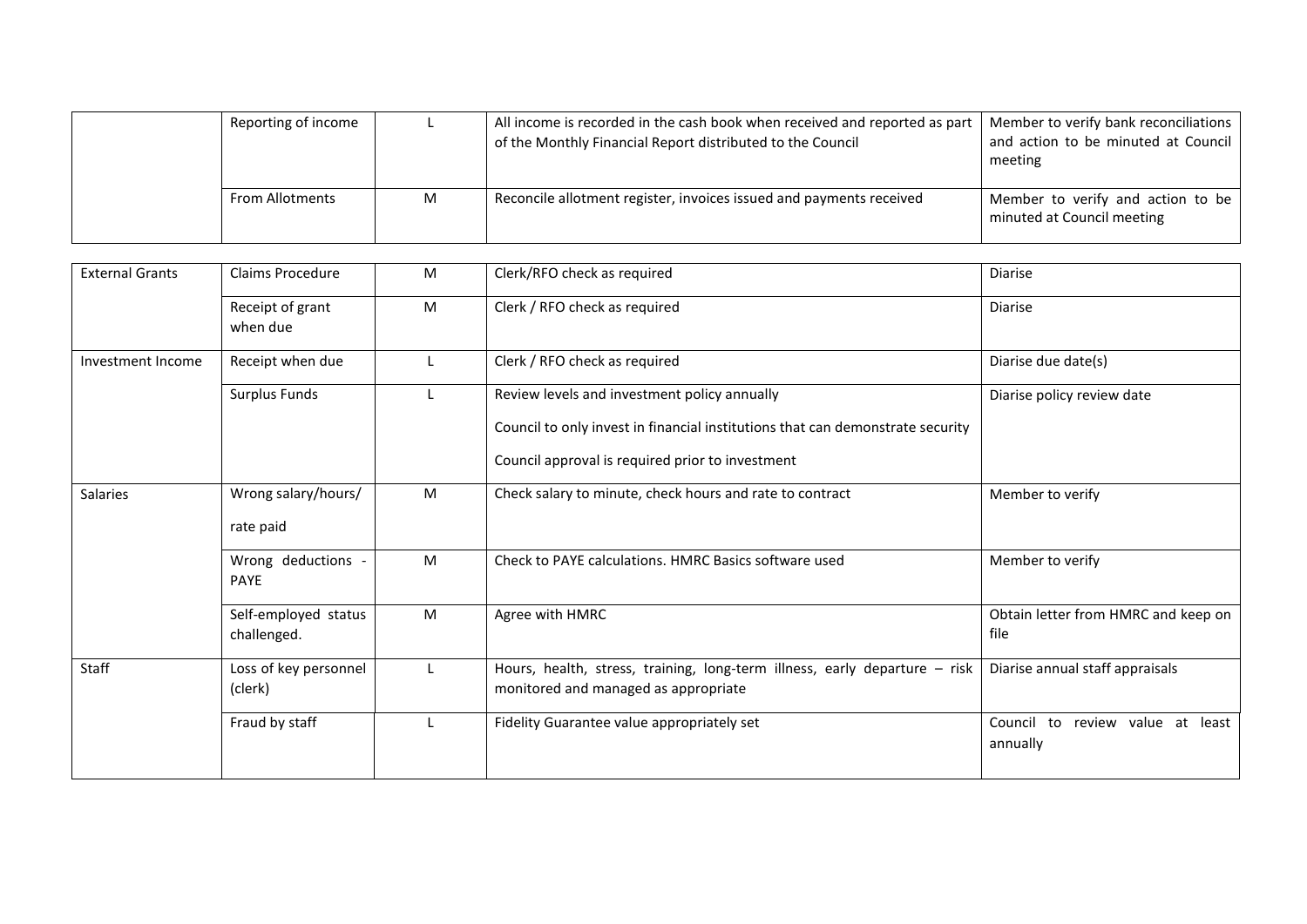| Direct Costs and<br>Overhead Expenses | Goods supplied / not<br>supplied to Council                            | M            | Follow up on all orders. Maintain an audit trail                                                                                                                                                              | Approval check                     |
|---------------------------------------|------------------------------------------------------------------------|--------------|---------------------------------------------------------------------------------------------------------------------------------------------------------------------------------------------------------------|------------------------------------|
|                                       | Invoice incorrectly<br>calculated or<br>recorded                       |              | Check arithmetic on invoices and undertake bank reconciliations on a<br>monthly basis                                                                                                                         | Member to verify                   |
|                                       | Payable amount is<br>incorrect or made to<br>the wrong payee           | M            | Two member bank authorities (signatories) to check 'set up' payments<br>against invoices<br>Invoices to be initialled by two bank signatories against the payment<br>schedule and bank authorisation schedule | Approval check<br>Member to verify |
| Grants & Support                      | No power to pay or<br>no evidence of<br>agreement of council<br>to pay | M            | Adopt a Grant Awarding Policy<br>Minute Council agreement with the power used to authorise payment                                                                                                            | Member to verify                   |
|                                       | Conditions agreed                                                      | Ι.           | Agree and document any reasonable conditions                                                                                                                                                                  | RFO check                          |
| <b>Election Costs</b>                 | Invoice at agreed<br>rate                                              | L            | RFO check and consider budget                                                                                                                                                                                 | RFO verify                         |
| <b>VAT</b>                            | VAT analysis                                                           | M            | Check invoices against cash book entries                                                                                                                                                                      | RFO verify                         |
|                                       | Claimed within time<br>limits                                          | ${\sf M}$    | Submit returns at least annually                                                                                                                                                                              | Diarise                            |
| Reserves - General                    | Adequacy                                                               | $\mathbf{I}$ | Consider at budget setting                                                                                                                                                                                    | RFO opinion<br>3year plan          |
| Reserves -<br>Earmarked               | Adequacy                                                               | $\mathsf{L}$ | Consider at budget and review of final accounts                                                                                                                                                               | RFO opinion                        |
|                                       | Unidentified<br>Earmarked or<br><b>Contingent Liability</b>            | $\mathbf{L}$ | Ringfenced reserves identified and recorded in the Monthly Financial<br>Report                                                                                                                                | RFO / member view                  |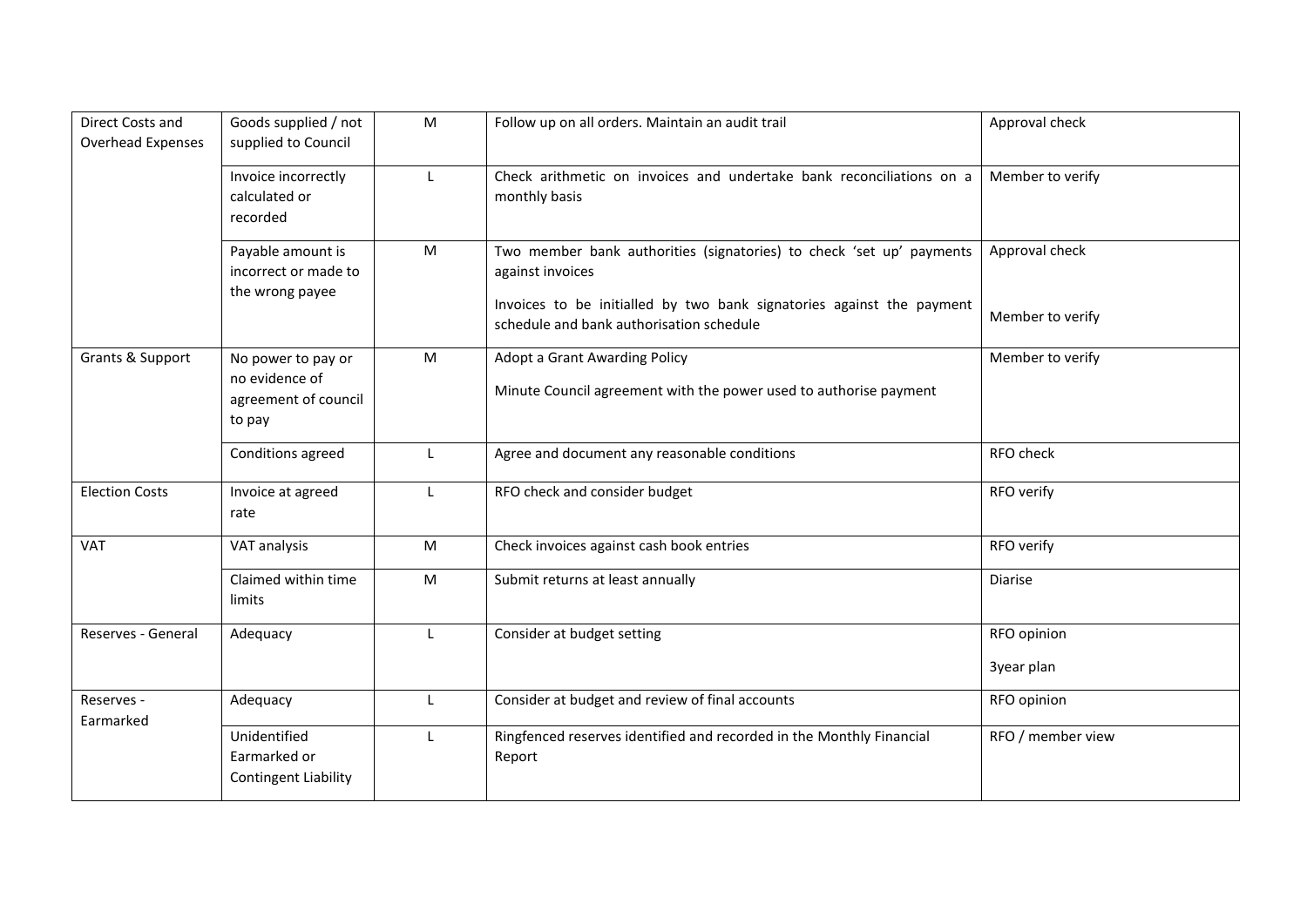|                          |                                                                               |              | Movement between reserves (ringfenced and general) into / from the<br>revenue budget made by resolution of the full Council                                                         | RFO / member view                |
|--------------------------|-------------------------------------------------------------------------------|--------------|-------------------------------------------------------------------------------------------------------------------------------------------------------------------------------------|----------------------------------|
| Assets                   | Loss, damage etc.                                                             | M            | Annual inspection, update insurance and asset register                                                                                                                              | Diarise                          |
|                          | Risk or damage to<br>third party property<br>or individuals                   | M            | Review adequacy of public liability insurance                                                                                                                                       | <b>Diarise</b>                   |
| Loss                     | Consequential loss<br>due to critical<br>damage or third<br>party performance | $\mathbf{I}$ | Review adequacy of insurance cover                                                                                                                                                  | <b>Diarise</b>                   |
| Maintenance of<br>assets | Reduced value of<br>assets or amenities                                       | M            | Annual maintenance inspection                                                                                                                                                       | Diarise                          |
| Legal Powers             | Illegal activity or<br>payment                                                | H            | The Council has appointed a qualified Clerk to manage the Council's affairs<br>Educate councillors as to their legal powers by them undertaking councillor<br>training              | Diarise                          |
| <b>Financial Records</b> | Inadequate records                                                            |              | RFO / Clerk check regularly<br>Annual internal audit review                                                                                                                         | Diarise                          |
|                          | Loss of records                                                               |              | Digital back-ups are regularly undertaken<br>Paper records are stored securely at an alarmed premises                                                                               | Diarise                          |
|                          | Access to bank<br>records                                                     | L            | Controls in place for access to the Council's bank accounts and records                                                                                                             | Approval check                   |
|                          | Internet banking                                                              | L            | Internet banking mandate in pace requiring two signatories to authorise<br>payments set up by the RFO<br>Internet banking controls form part of the Council's Financial Regulations | Approval check<br>Diarise review |